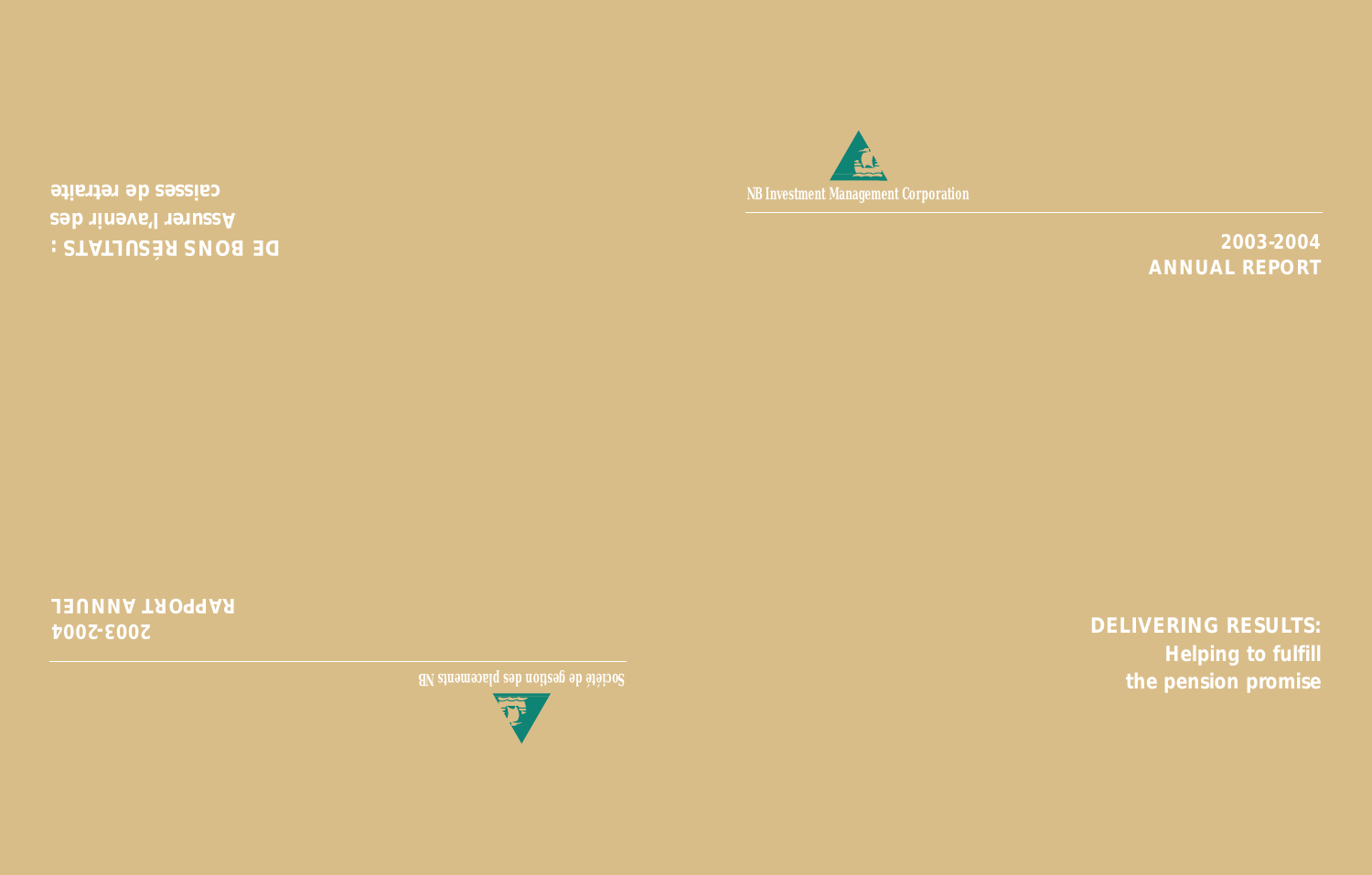#### **BOARD OF DIRECTORS**

Chairperson

**Gilles Lepage Wiktor Askanas**<br>
Vice-Chairperson<br>
Director Vice-Chairperson Chairperson Audit Committee

**William W. Tozer Ronald J. LeBlanc**<br>
Secretary to the Board<br> **Example 20** Director Secretary to the Board

**Eileen Pike Sharon MacFarlane** Chairperson of Director (ex officio) Human Resources Committee

**Richard C. Speight 50 John Mallory** Governance Committee

**Dawson A. Murray John A. Sinclair** Director Director (ex officio)

#### **CORPORATE OFFICERS**

**G. W. McMullen** Chairperson

**Gilles Lepage** Vice-Chairperson

**William W. Tozer** Secretary to the Board

#### **CORPORATE LEADERSHIP TEAM**

**John A. Sinclair Michael Rodgers, CFA** Acting President and Chief Executive Officer Senior Portfolio Manager Chief Investment Officer

**Daniel Goguen, CA Catherine A. Dixon, CFA** Vice-President and Chief Financial Officer Senior Portfolio Manager

**James Scott, CFA** Vice-President Fixed Income

**New Brunswick Investment Management Corporation** 440 King Street York Tower, Suite 581 Fredericton, New Brunswick E3B 5H8 Canada Tel: (506) 444-5800 Fax: (506) 444-5025 E-mail: nbimc@nbimc.com

Website: http://www.nbimc.com

**G. W. McMullen C. Example Rowland C. Frazee C. C.**<br>Chairperson **Rowland C. Example 20** 

Chairperson of Director (ex officio, non-voting)

Acting President and Chief Executive Officer

Vice-President and Chief Financial Officer

**John A. Sinclair**

Chief Investment Officer

**Daniel Goguen, CA**

#### **Contents**

| <b>Corporate Profile</b>                    | 1              |
|---------------------------------------------|----------------|
| <b>Financial Highlights</b>                 | $\overline{2}$ |
| <b>Chairman's Message</b>                   | 5              |
| <b>President's Message</b>                  | 7              |
| <b>Plan Governance</b>                      | 9              |
| <b>NBIMC's Investment Principles</b>        | 10             |
| <b>Management Discussion and Analysis</b>   | 11             |
| <b>Communications and Accountability</b>    | 16             |
| <b>Employee Activity in our Community</b>   | 16             |
| <b>Financial Statements</b>                 | 17             |
| <b>NB Investment Management Corporation</b> | 19             |
| <b>Public Service Superannuation Fund</b>   | 28             |
| <b>Teachers' Pension Fund</b>               | 29             |
| <b>Judges' Superannuation Fund</b>          | 30             |

Information on the Unit Trust Funds and Detailed Holdings is available upon request in a supplement to the Annual Report.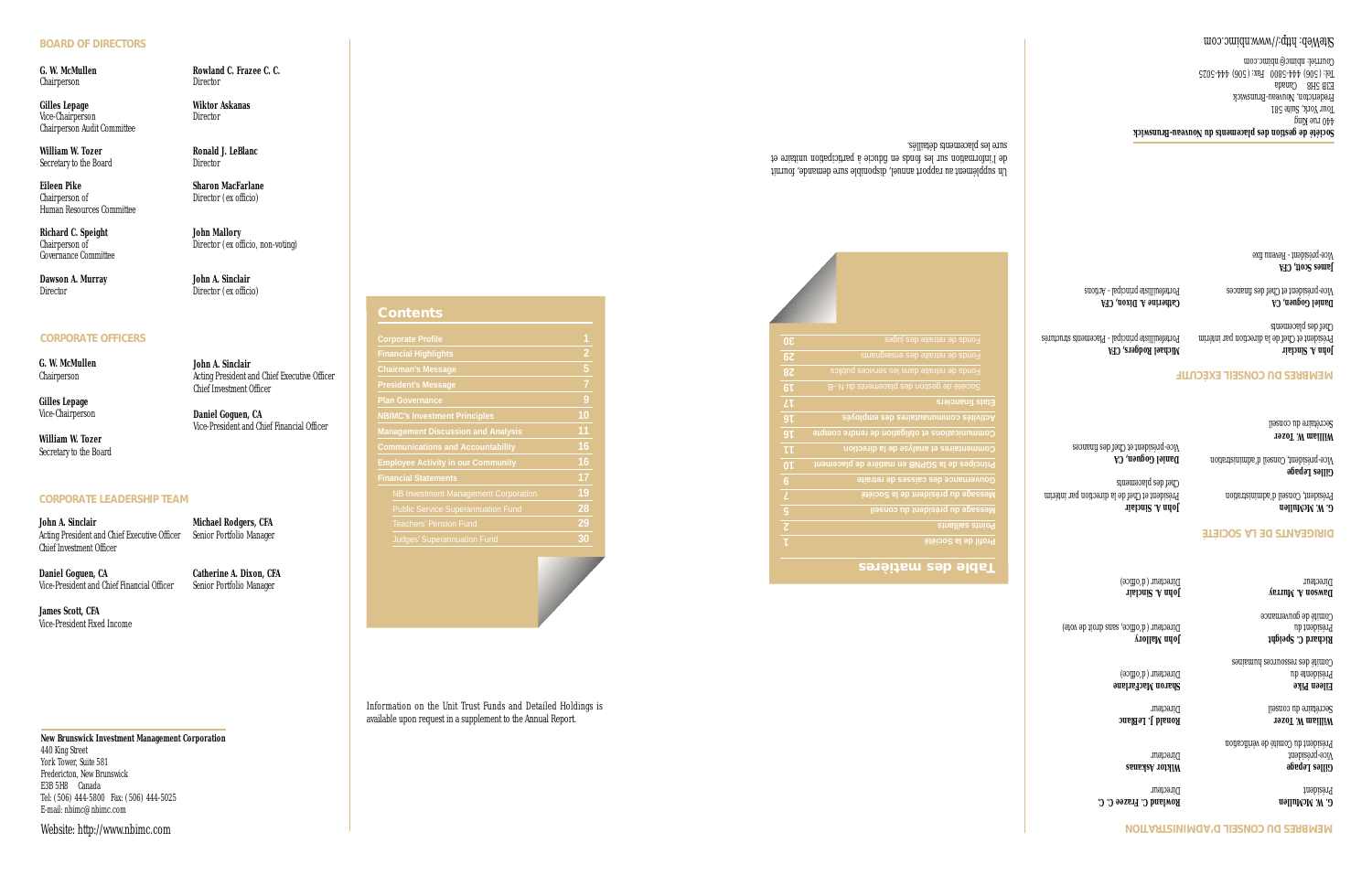# **Corporate Profile**

**The New Brunswick Investment Management Corporation (NBIMC)** is the trustee and investment manager for the pension assets of approximately 44,000 members of the Public Service, Teachers', and Judges' pension plans. **T**

The primary mission of the Corporation is to increase the long-term value of the pension funds it manages and to assist the plan sponsors in meeting the pension promise to its members.

Located in Fredericton, New Brunswick the NBIMC is the largest institutional investment manager in Atlantic Canada, and the 25<sup>th</sup> largest nationally\*, with assets totaling \$6.56 billion under management at March 31, 2004.

# **Corporate Vision**

**" o be recognized as a leading investment T management team, built on a foundation of people, ethics and innovation, supporting the goals of our clients."**

*\* Benefits Canada, Rogers Media, Toronto, Ontario, April 2004*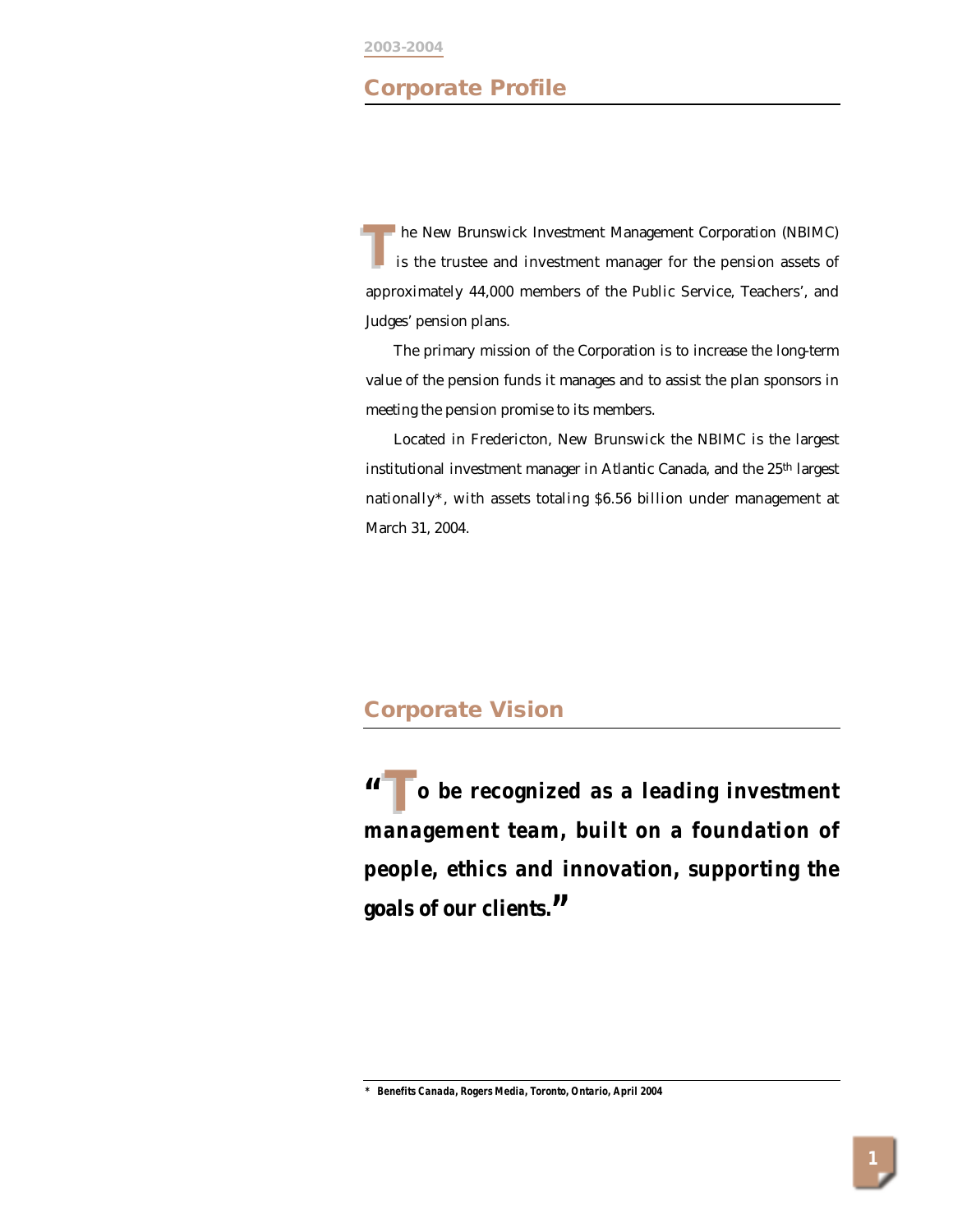# **Financial Highlights - as of March 31, 2004**



# **PUBLIC SERVICE**

**ANNUAL TOTAL FUND RETURNS - 1995-2004**



**ASSET MIX - as of March 31, 2004**



**INVESTMENT PERFORMANCE as of March 31, 2004**



**INVESTMENTS BY PORTFOLIO - as of March 31, 2004 (\$ millions)**

|                                    | 2004        | 2003        | 2002        |
|------------------------------------|-------------|-------------|-------------|
| <b>FIXED INCOME</b>                |             |             |             |
| Nominal Bonds                      | \$<br>915.1 | \$<br>847.0 | 915.3<br>\$ |
| <b>Inflation Linked Securities</b> | 397.8       | 319.1       | 349.7       |
| <b>Short Term Assets</b>           | 128.9       | 104.4       | 150.3       |
|                                    | 1,441.9     | 1,270.4     | 1,415.3     |
| PUBLIC EQUITY                      |             |             |             |
| Canadian                           | 1,008.7     | 845.1       | 920.3       |
| International                      | 732.3       | 529.3       | 587.3       |
|                                    | 1,741.0     | 1,374.4     | 1,507.6     |
| ALTERNATIVE INVESTMENTS            |             |             |             |
| Absolute Return Strategies         | 155.7       | 28.0        | 0.0         |
| <b>Real Estate</b>                 | 76.3        | 54.6        | 62.9        |
| Private Equity                     | 41.5        | 26.0        | 22.5        |
|                                    | 273.6       | 108.7       | 85.4        |
|                                    | \$3,456.5   | \$2.753.5   | \$3.008.3   |

Numbers above may not add up due to rounding.

### **INVESTMENT PERFORMANCE - as of March 31, 2004 (Annualized)**

|                              | 1 vr   | 4 vr  | 10 <sub>yr</sub> |
|------------------------------|--------|-------|------------------|
| Return                       | 25.51% | 3.21% | 8.02%            |
| <b>Benchmark</b>             | 25.21% | 3.28% | 8.30%            |
| Real return, after inflation | 23.21% | 0.74% | 6.05%            |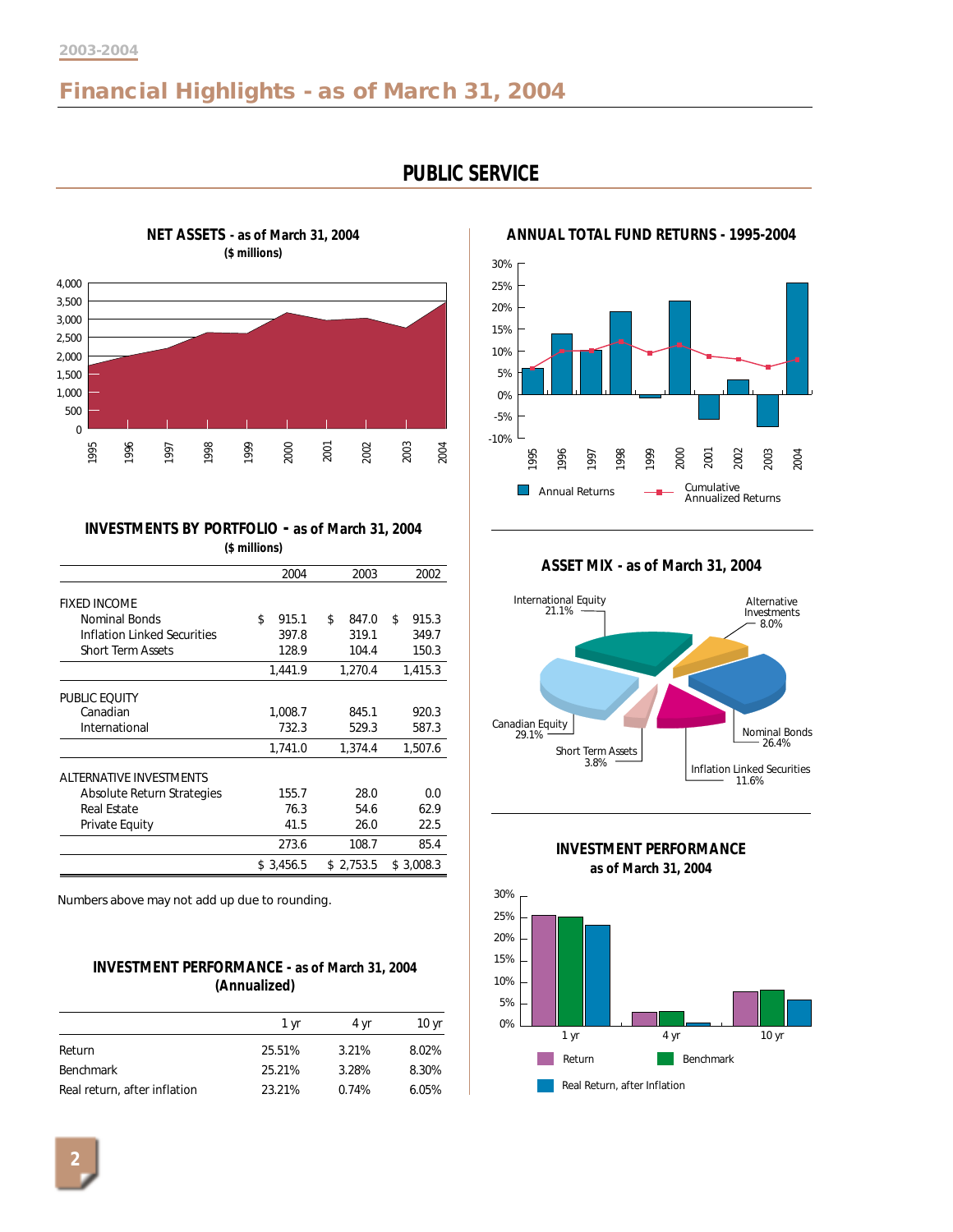#### **2003-2004**

# **Financial Highlights - as of March 31, 2004**



# **TEACHERS'**



### **INVESTMENTS BY PORTFOLIO - as of March 31, 2004 (\$ millions)**

|                                | 2004        | 2003        | 2002        |
|--------------------------------|-------------|-------------|-------------|
| <b>FIXED INCOME</b>            |             |             |             |
| Nominal Bonds                  | \$<br>846.1 | \$<br>796.3 | \$<br>877.6 |
| Inflation Linked Securities    | 385.2       | 315.9       | 352.6       |
| <b>Short Term Assets</b>       | 111.9       | 94.4        | 138.4       |
|                                | 1,343.3     | 1,206.6     | 1,368.6     |
|                                |             |             |             |
| PUBLIC EQUITY                  |             |             |             |
| Canadian                       | 868.0       | 744.3       | 826.4       |
| International                  | 623.4       | 458.5       | 517.5       |
|                                | 1,491.4     | 1,202.7     | 1,343.9     |
| <b>ALTERNATIVE INVESTMENTS</b> |             |             |             |
| Absolute Return Strategies     | 137.1       | 24.0        | 0.0         |
| Real Estate                    | 68.0        | 49.7        | 58.4        |
| Private Equity                 | 37.0        | 23.7        | 20.9        |
|                                | 242.1       | 97.4        | 79.2        |
|                                | \$3,076.7   | \$2,506.7   | \$2,791.8   |

Numbers above may not add up due to rounding.

### **INVESTMENT PERFORMANCE - as of March 31, 2004 (Annualized)**

|                              | 1 vr   | 4 vr  | 10 vr |
|------------------------------|--------|-------|-------|
| Return                       | 24.97% | 3.59% | 7.98% |
| <b>Benchmark</b>             | 24.68% | 3.64% | 8.31% |
| Real return, after inflation | 22.68% | 1.11% | 6.01% |

#### **ASSET MIX - as of March 31, 2004**



**INVESTMENT PERFORMANCE as of March 31, 2004** Return **Benchmark** 0% 5% 10% 15% 20% 25% 30% 1 yr 4 yr 10 yr



# **3**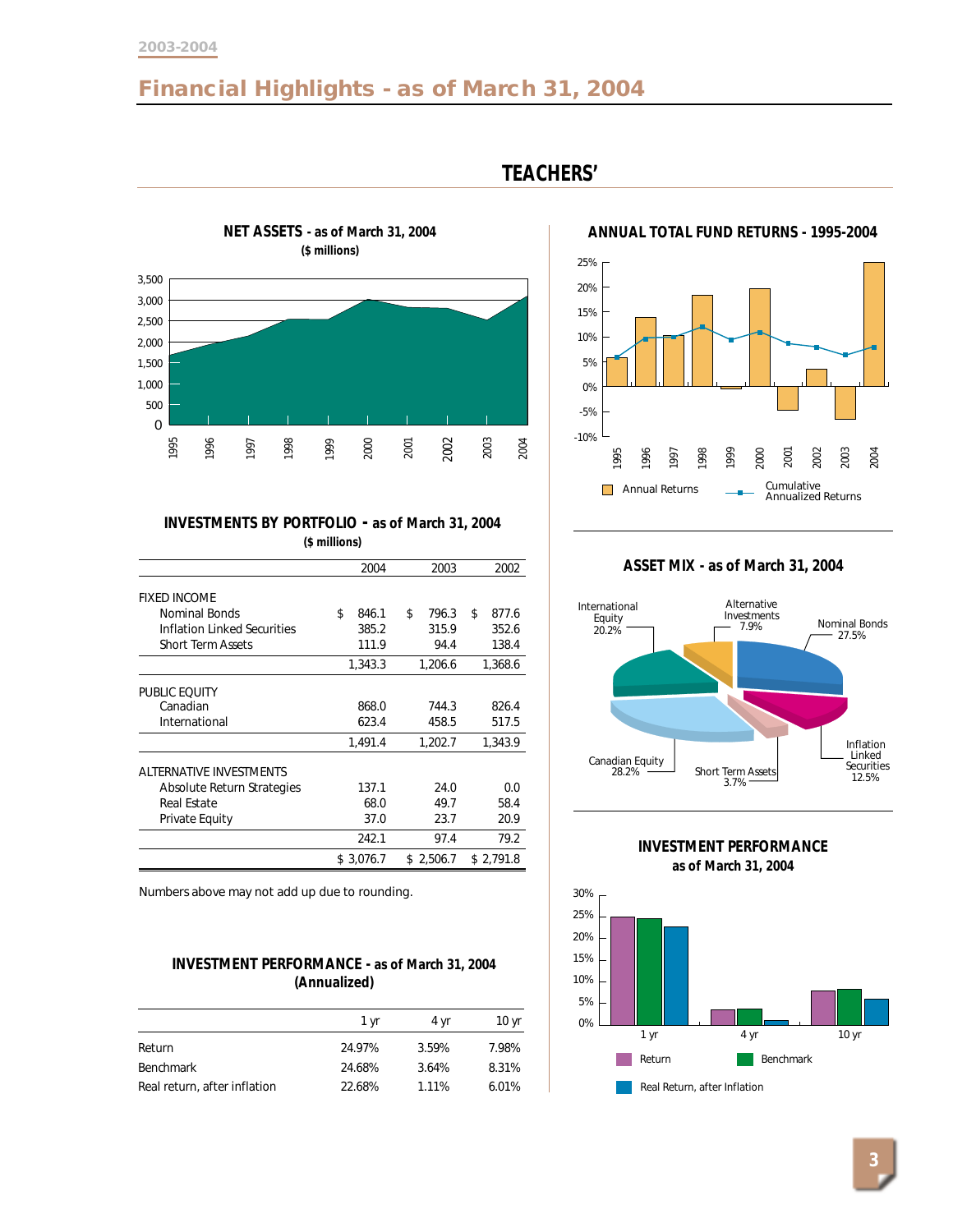# **Financial Highlights - as of March 31, 2004**

**JUDGES'**



**INVESTMENTS BY PORTFOLIO - as of March 31, 2004 (\$ millions)**

|                             | 2004       | 2003      | 2002      |
|-----------------------------|------------|-----------|-----------|
| <b>FIXED INCOME</b>         |            |           |           |
| Nominal Bonds               | \$<br>5.0  | \$<br>4.9 | 5.6<br>\$ |
| Inflation Linked Securities | 2.8        | 2.4       | 2.7       |
| <b>Short Term Assets</b>    | 0.9        | 0.7       | 1.1       |
|                             | 8.6        | 8.0       | 9.4       |
| PUBLIC EQUITY               |            |           |           |
| Canadian                    | 7.6        | 6.5       | 7.5       |
| International               | 5.4        | 4.1       | 4.8       |
|                             | 13.0       | 10.6      | 12.3      |
| ALTERNATIVE INVESTMENTS     |            |           |           |
| Absolute Return Strategies  | 1.1        | 0.2       | 0.0       |
| <b>Real Estate</b>          | 0.5        | 0.4       | 0.5       |
| <b>Private Equity</b>       | 0.3        | 0.2       | 0.2       |
|                             | 1.9        | 0.8       | 0.6       |
|                             | 23.6<br>\$ | \$19.4    | \$22.3    |

Numbers above may not add up due to rounding.

### **INVESTMENT PERFORMANCE - as of March 31, 2004 (Annualized)**

|                              | 1 vr   | 4 vr  | 10 yr |
|------------------------------|--------|-------|-------|
| Return                       | 27.05% | 2.60% | 7.96% |
| <b>Benchmark</b>             | 26.70% | 2.69% | 8.17% |
| Real return, after inflation | 24.72% | 0.14% | 5.99% |



**ANNUAL TOTAL FUND RETURNS - 1995-2004**



**ASSET MIX - as of March 31, 2004**



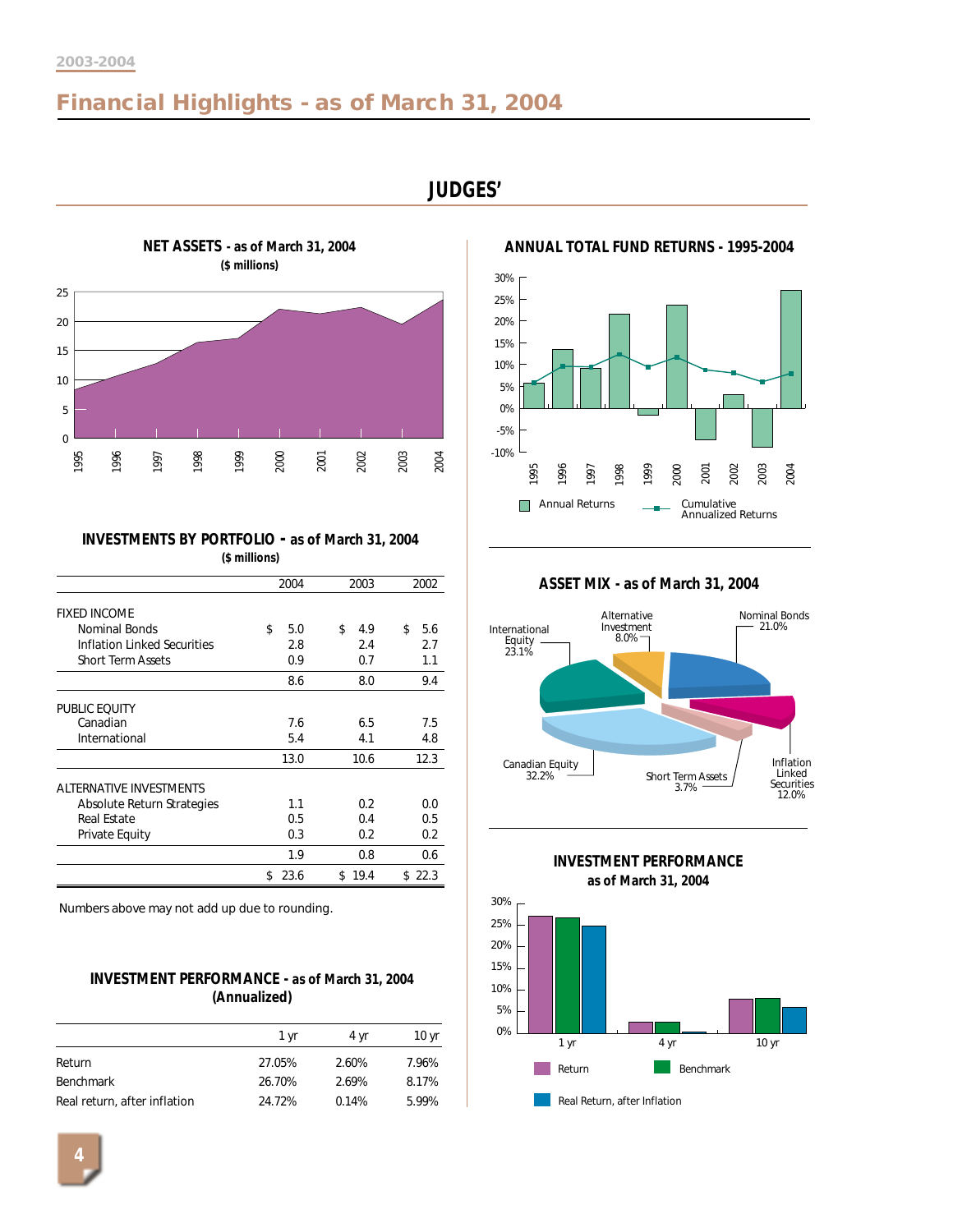# **Chairman's Message**

hat a difference a year makes! Performance this past year was the best in the Corporation's history in terms of asset growth, while the previous year proved to be the worst. Volatility in the financial markets however will continue to create both challenges and opportunities in the years to come. Our senior management's consistent use of a diversified investment approach, while maintaining a focus on risk management, will ensure the Corporation's long term goals are attained. **W**

Governance of the Corporation is the primary responsibility of the Board. The dedication of the Board Members both at the Board and Committee levels continues to ensure high standards of governance.

I would like to thank Board Members for their efforts in support of the Corporation, as well as the guidance they have offered to me personally.

On behalf of the Board, I wish to commend all of the Corporation's employees for their enthusiasm and commitment. A special mention is warranted for John Sinclair, who has exemplified excellence in his role as Acting President. The present organization provides the Board with confidence for the future.

Gauuffo

**G. W. McMullen** Chairman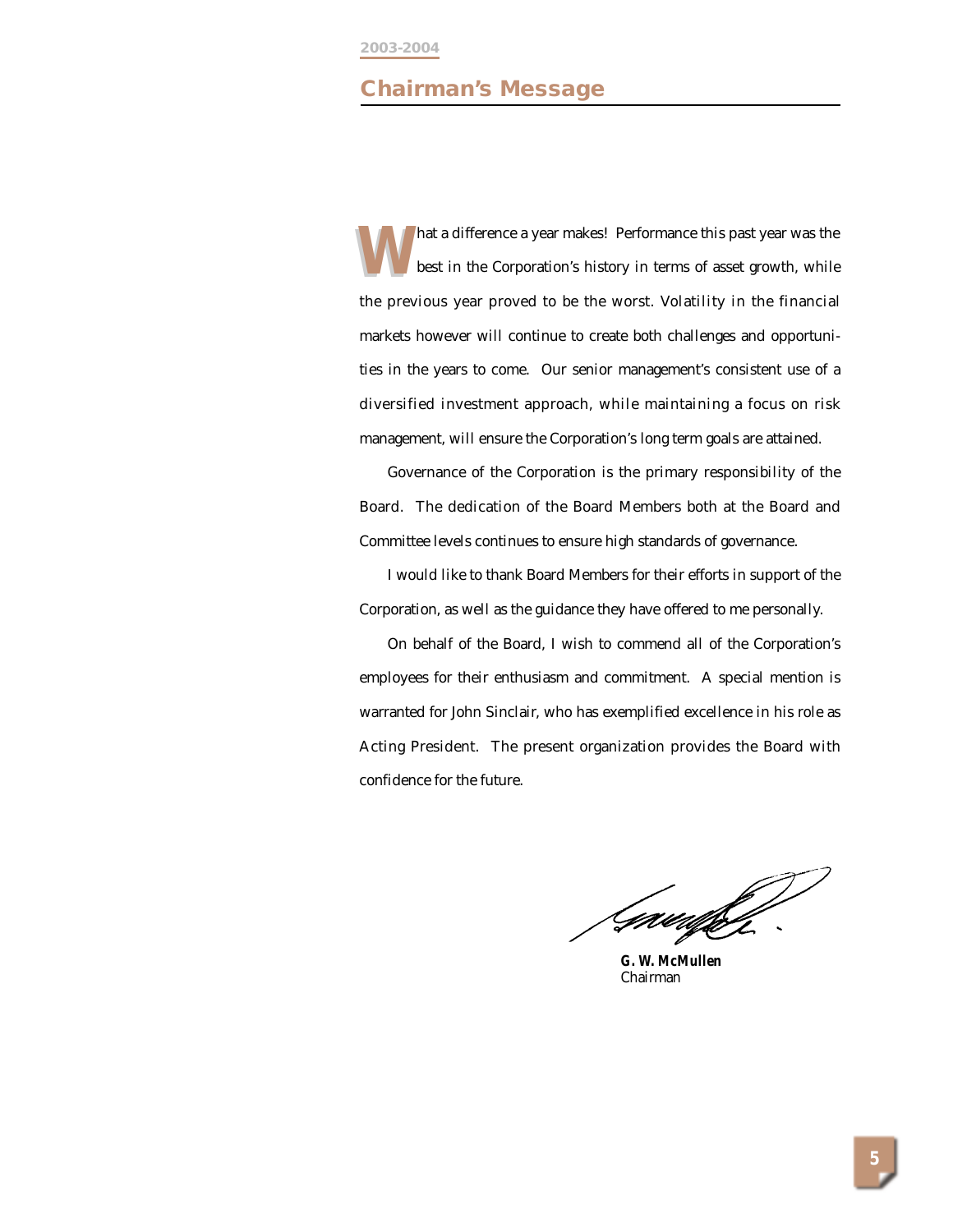# **Board of Directors**

| Standing (Left to Right): | Ronald J. LeBlanc<br><b>Wiktor Askanas</b><br>Rowland C. Frazee, C.C. | (Member Audit Committee)<br>(Member Audit Committee)                                                                  |
|---------------------------|-----------------------------------------------------------------------|-----------------------------------------------------------------------------------------------------------------------|
|                           | <b>Sharon MacFarlane</b>                                              | (Member Audit & Governance Committees)                                                                                |
|                           | <b>John Mallory</b>                                                   | (Member Governance Committee)                                                                                         |
| Seated (Left to Right):   | John A. Sinclair                                                      | (Acting President & CEO)                                                                                              |
|                           | William W. Tozer                                                      | (Member Human Resources Committee)                                                                                    |
|                           | Eileen Pike                                                           | (Chairperson of Human Resources Committee &                                                                           |
|                           |                                                                       | Member Governance Committee)                                                                                          |
|                           | G. W. McMullen.                                                       | (Chairperson of the Board, Member Audit,                                                                              |
|                           |                                                                       | Human Resources & Governance Committees)                                                                              |
|                           | Richard C. Speight                                                    | (Chairperson of Governance Committee &                                                                                |
|                           |                                                                       | Member Human Resources Committee)                                                                                     |
|                           | Dawson A. Murray                                                      | (Member Human Resources & Governance Committees)                                                                      |
| Absent:                   | Gilles Lepage                                                         | (Vice-Chairperson of the Board, Chairperson of Audit Committee,<br>Member of Human Resources & Governance Committees) |

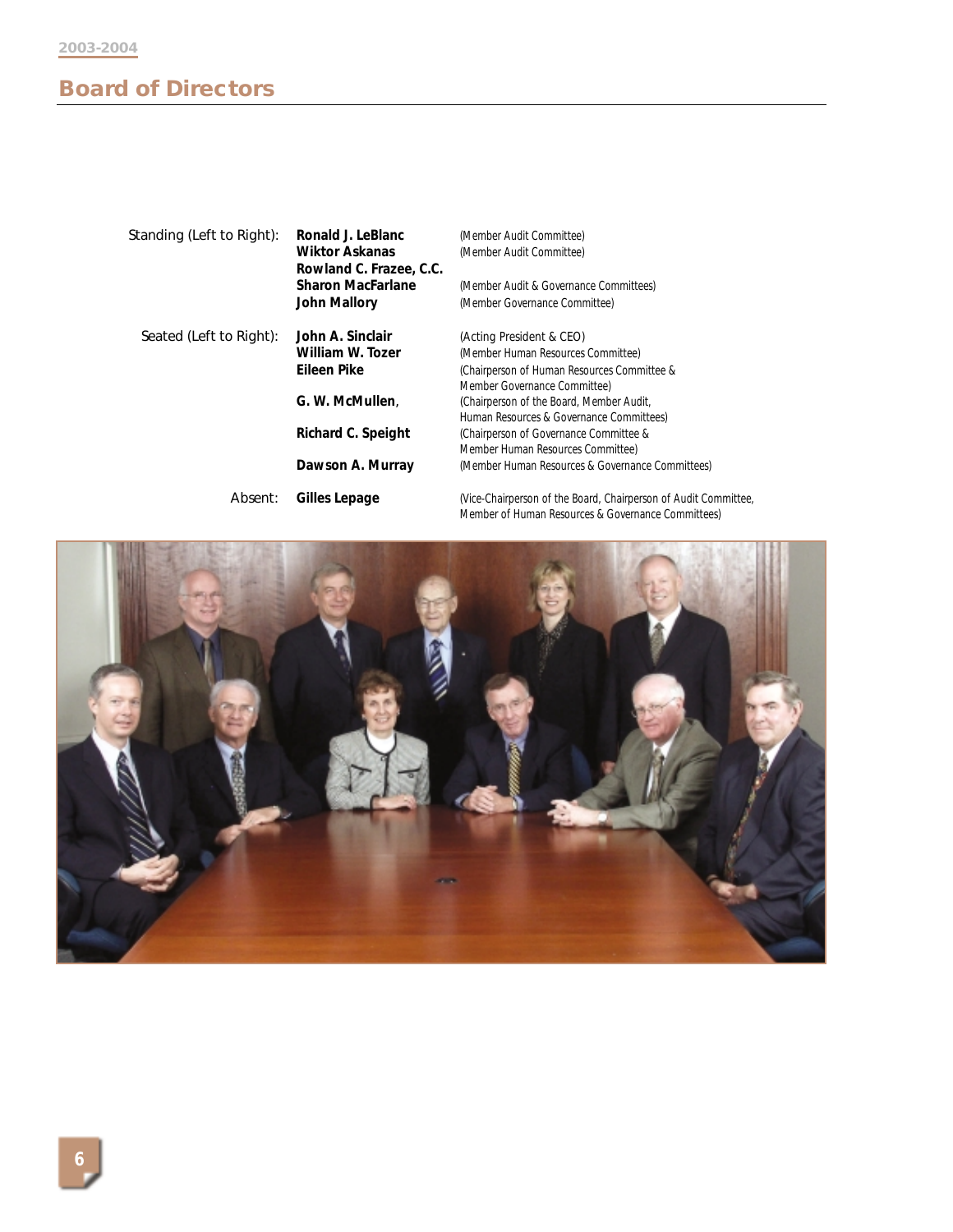### **President's Message**

ur long-term investment approach was validated over the past fiscal year as most of the world's financial markets rebounded strongly on the back of solid economic growth. The growth of assets under management was the strongest in the history of the Corporation, after a year where poor global equity market returns resulted in the most disappointing performance on record. Financial market volatility unfortunately was again evident throughout the year and continues to present future challenges. Twould like to specifically point out a number<br>
validated over the past fiscal year as most of of accomplishments that the Corporation made

Net assets under management increased from \$5.28 billion to \$6.56 billion during the year. The increase in assets resulted from \$1.32 billion in net investment earnings, \$116.5 million in special funding payments from plan sponsors, and net pension payouts of \$153.5 million.

NBIMC continues to deliver nominal investment returns that meet long-run actuarial requirements and compare very favourably to our peers. We also continue to add significant value versus our various market benchmarks. In the following report we provide further detail on the Corporation's mandate and activities.

during the year:

- Completed a full asset mix review and set of recommendations for the Public Service Superannuation plan upon receipt of the April 2002 actuarial valuation.
- Achieved our relative value added return targets for the fiscal year.
- Further diversified our investment activities into absolute return strategies, private equity, infrastructure and real estate.
- Successfully completed the first year of our corporate wide cascaded business planning process.
- Participated in our second round of private equity financing, alongside an initial investment by two well-known U.S.-based venture capital investors, in a New Brunswick based company. To our knowledge this was the first venture capital investment by a significant U.S.-based fund in Atlantic Canada.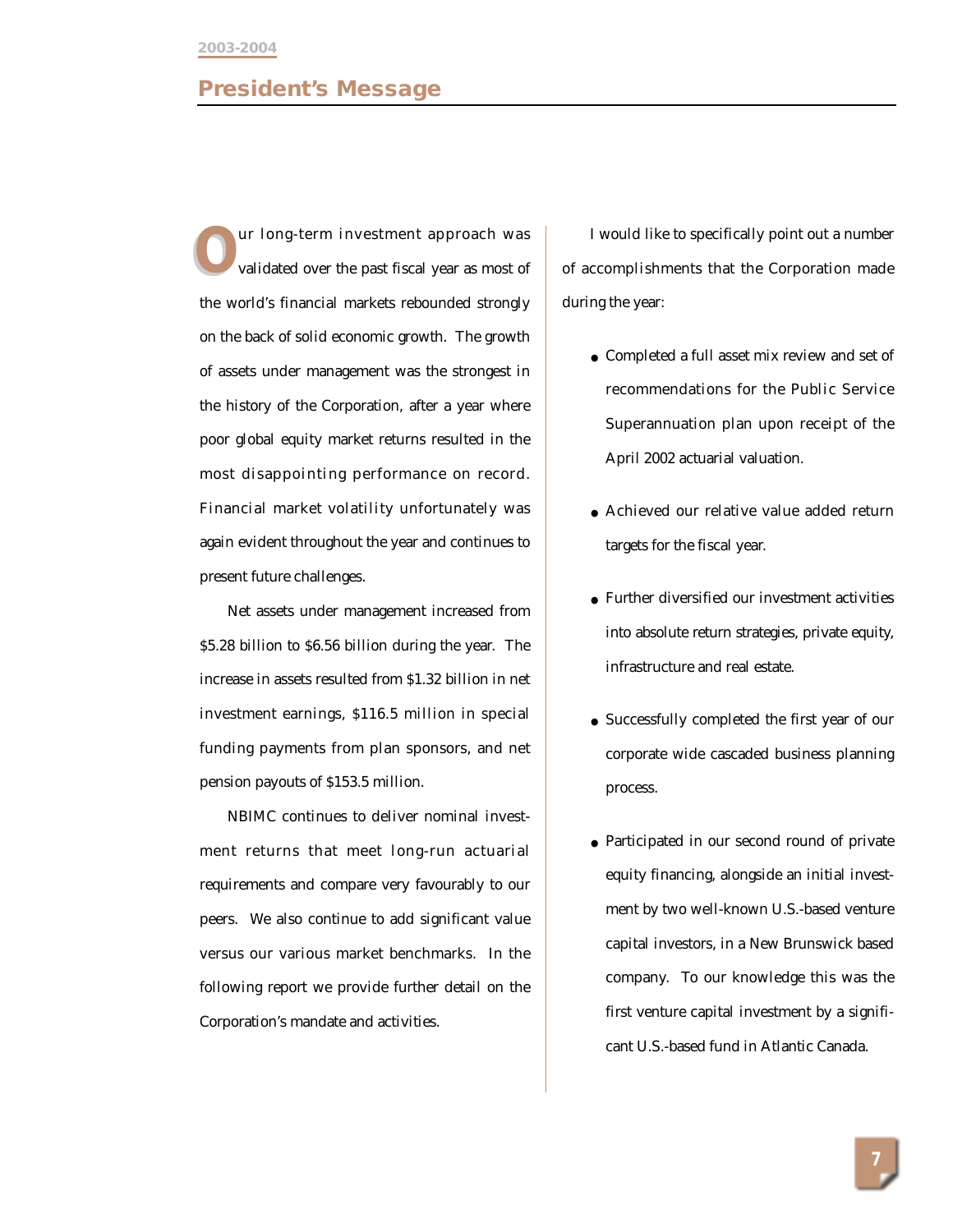The achievements to date would not have been possible without the help of our Board of Directors, our senior management team, and the dedication of our employees. I would like to thank them all for their continued support during my term as Acting President.

It is also important to point out that we remain very focused on the work ahead of us. As mentioned earlier, financial markets remain extremely volatile and future market return expectations remain challenging. One would expect that equity returns may pull back after a year of significant gains, while fixed income returns have remained near historic lows. Geo-political events in both the developed and the emerging world remains volatile. That being said we remain confident that our well diversified investment management approach and focus on risk management will continue to aid the Corporation in meeting the long-term goals of our stakeholders.

Finally I would like to acknowledge the contribution of our past President and Chief Executive Officer Ernie MacKinnon who retired during the year. Ernie was the founding President of the Corporation at its inception in 1996. He provided the direction and vision required to move the pension portfolios from an investment policy that consisted entirely of fixed income investments, to the more diversified business that it is today. Ernie's success in building the country's twentyfifth largest investment manager, here in New Brunswick, is an accomplishment that all staff at NBIMC acknowledge and are proud to have had the opportunity to share with him.

Sincerely,

**John A. Sinclair** Acting President and Chief Executive Officer Chief Investment Officer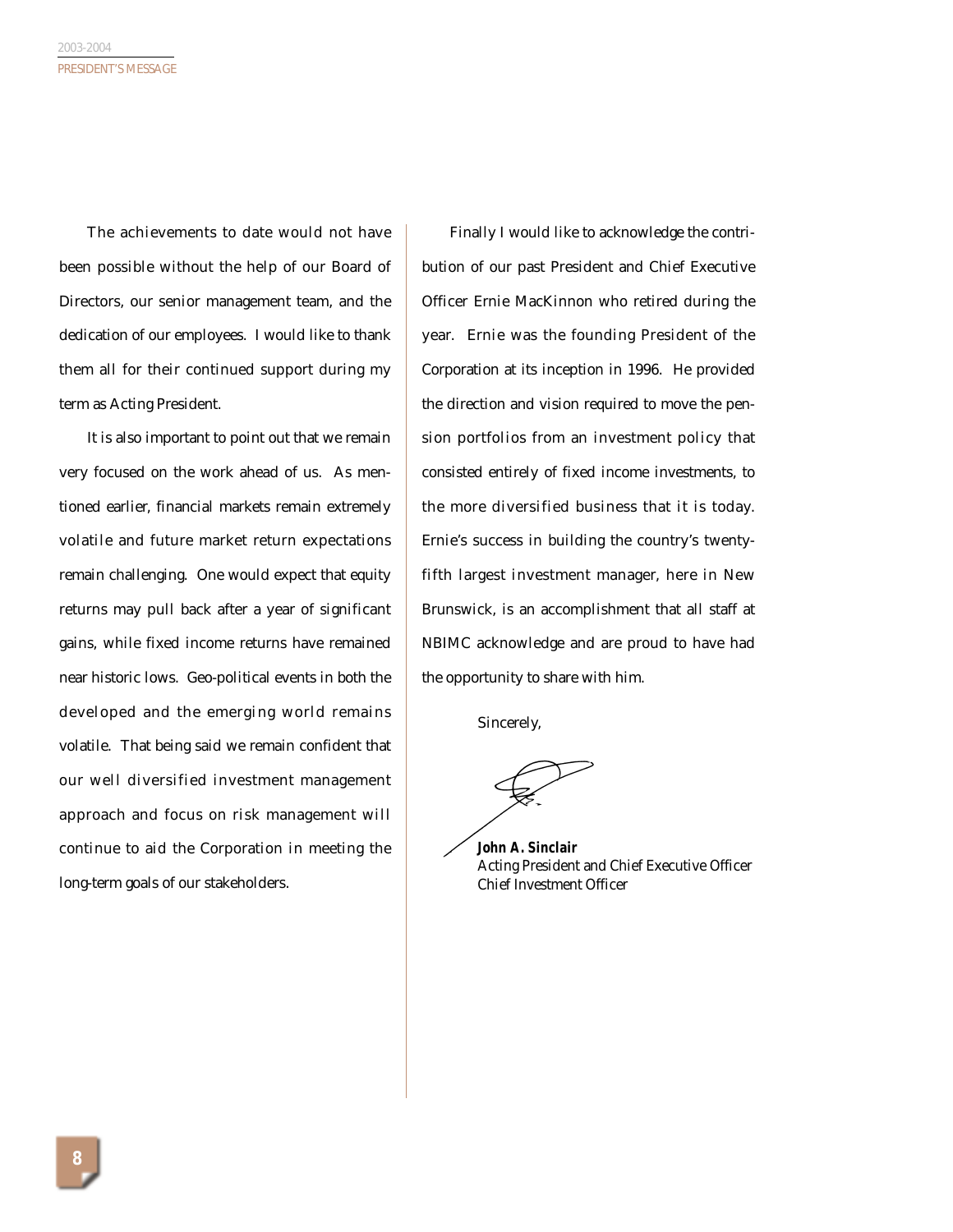#### **2003-2004**

### **Plan Governance**

BIMC is a Crown Corporation, which was established in 1996 under the *New Brunswick Investment Management Corporation Act*. The Corporation is mainly responsible for providing investment counseling services, and to act as trustee for the three pension funds under management. **N**

The selection process and duties of the NBIMC Board of Directors is outlined in the Act. Governance of the organization is the primary consideration of the Board. The Board ensures that all of the Corporation's transactions are conducted on a purely commercial basis and that decisions and actions are based on sound business practices. The day-today management of the Corporation is delegated to the Chief Executive Officer, while investment related matters are delegated to the Chief Investment Officer.

The Province of New Brunswick is the sole sponsor for the funds under management and is responsible for pension plan design, which includes contribution and benefit levels.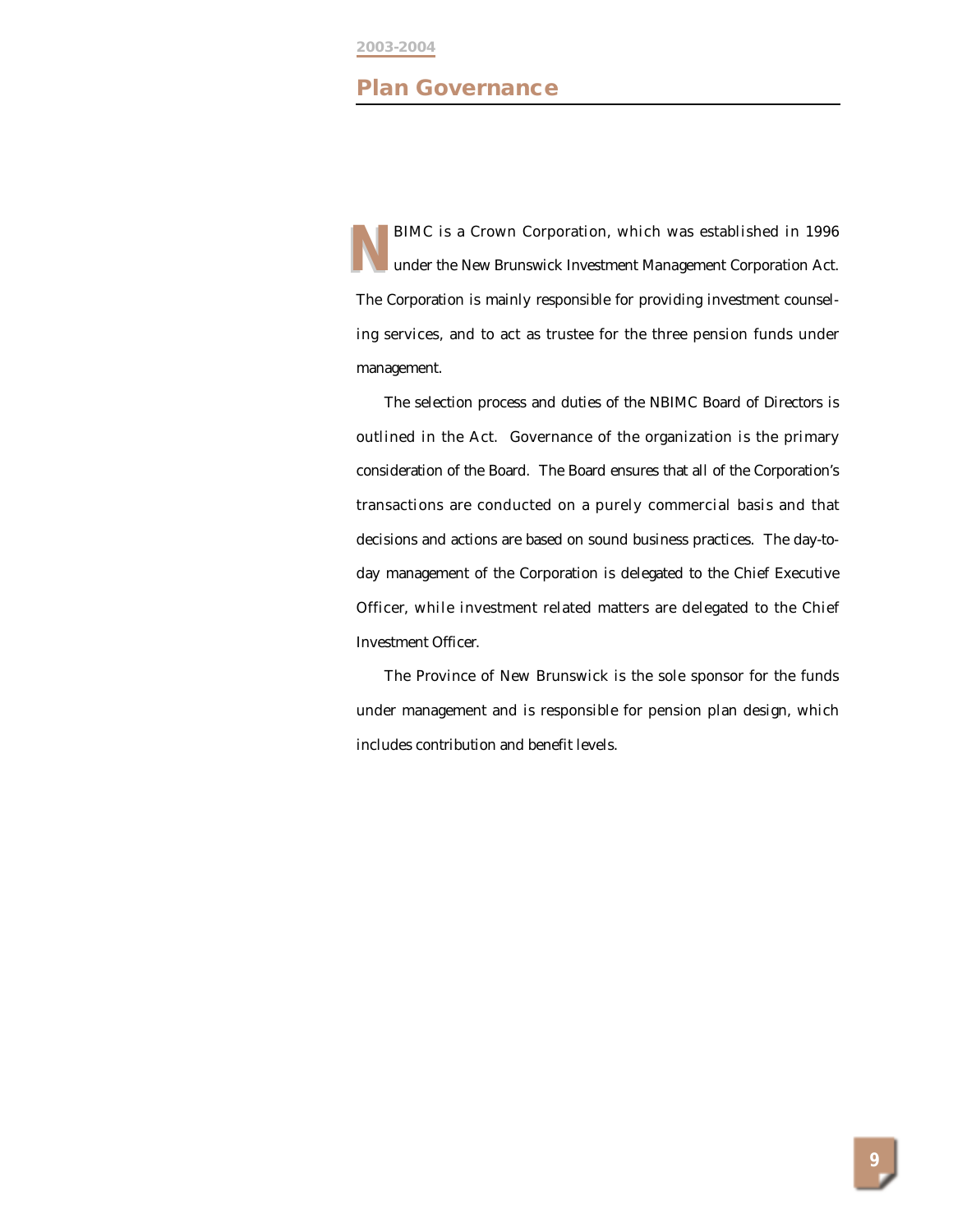# **NBIMC's Investment Principles**

he Corporation operates under a few basic investment principles, which we constantly reflect on when setting investment strategy. **T**

These principles are:

- 1. NBIMC is a relatively low risk asset manager when compared to its peers.
- 2. Real Return Bonds, because of their long-term inflation-linked characteristics, are considered to be an excellent match for pension liabilities.
- 3. New asset classes and strategies are introduced incrementally in order to progressively gain experience and to minimize transition costs.
- 4. The establishment of the appropriate asset mix for each of the funds under management is heavily influenced by both the actuarial profile and funding status of each plan.
- 5. NBIMC believes that market inefficiencies present opportunities to add value through active management.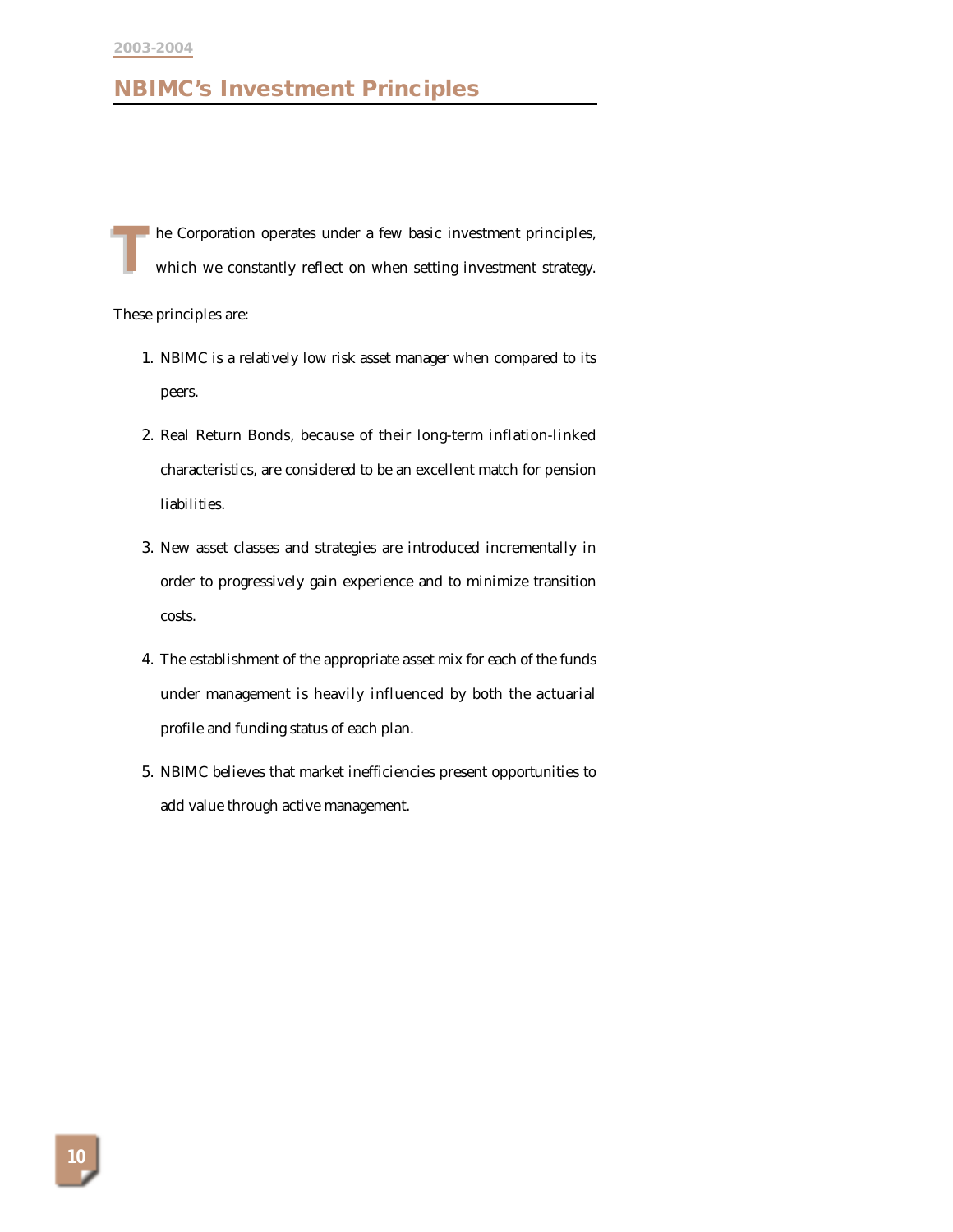### **Management Discussion and Analysis**

#### **Asset Mix**

he Corporation received an actuarial valuation, as at April 2002, for the Public Service Superannuation Fund in early 2003. Actuarial reviews of this type are typically conducted every three years by the plan sponsor. **T**

Upon receipt we conducted a thorough asset liability study and upon Board approval subsequently made a series of adjustments to the asset mix of the fund. Appropriate adjustments were also made to the Teachers' and Judges' Pension Funds.

It is important to point out that these studies attempt to determine the best risk adjusted asset mix for the fund that will provide a long-run real return in excess of four percent.

Three main adjustments were made during the year to the fund's asset mix:

- **i)** a net reduction in fixed income assets,
- **ii)** an increase in absolute return strategies, and
- **iii)** an increase in real estate investments.

The main move to the absolute return strategies will provide an enhanced or equity like return to the fund over the long-term. The increased real estate allocation will be phased in over time through a well-diversified strategy in terms of both property type and geography. Both of these shifts were made with the expectation of achieving long-run returns that would be greater than those received from fixed income assets, but with risk characteristics similar to fixed income assets.

In early 2004 the Corporation received an actuarial valuation, as at April 2003, for the Teachers' Pension Fund. A similar asset liability study will be conducted for this fund and we expect it to be completed in mid-2004.

#### **Investment Performance**

NBIMC focuses on two main objectives in terms of investment performance. The first is in regards to the nominal return of the fund versus the actuarial return requirement that has been determined necessary to appropriately fund each pension plan. This return is a function of the asset mix development process, discussed in the previous section.

The second objective is for the Corporation to add value, above its various asset class benchmarks, through active management strategies. This value added, relative to benchmark, is expected to primarily cover all of the Corporation's operating costs, and subsequently add an additional 42 basis points per annum to each fund.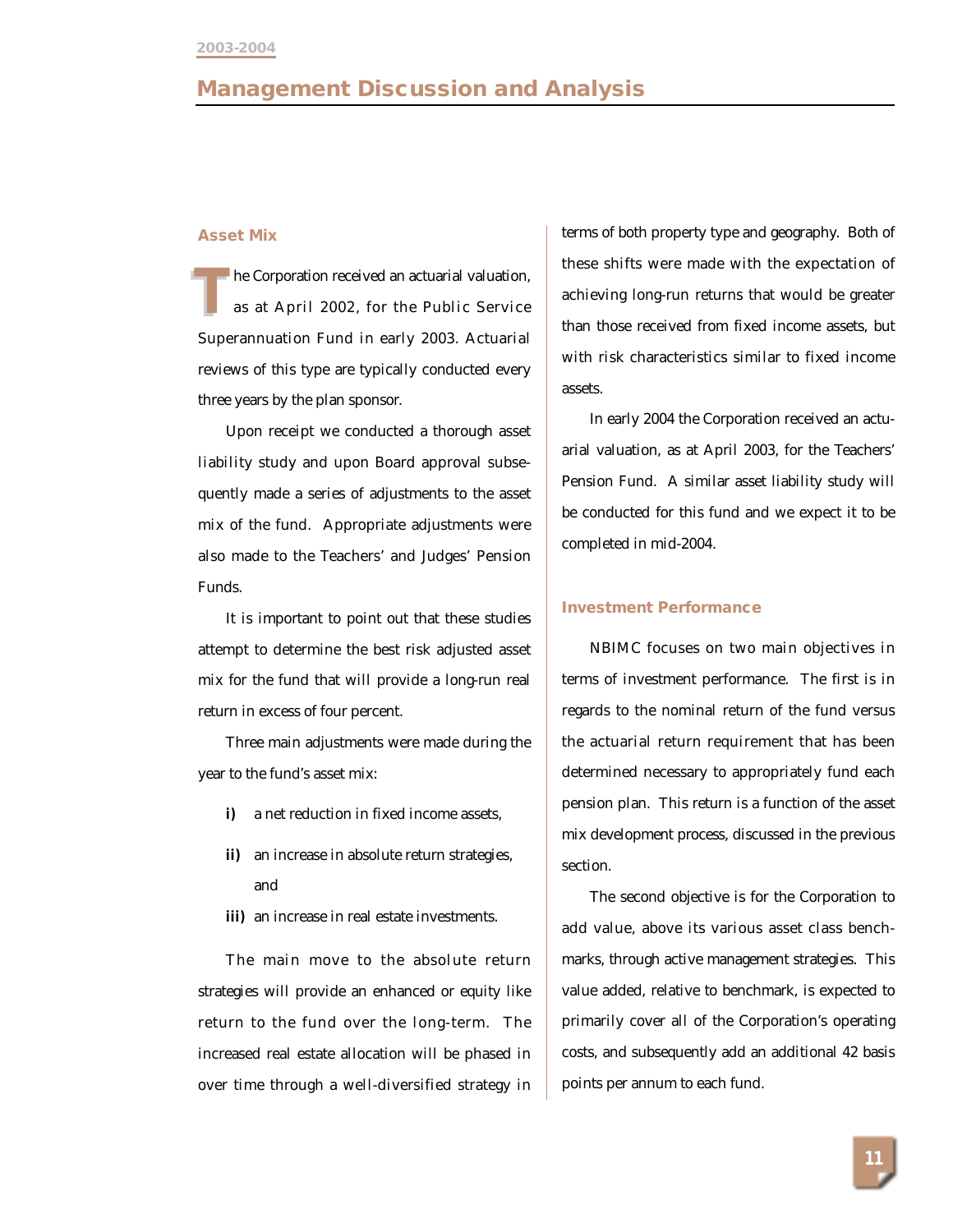The most significant contributor to the funds' nominal performance during the year was the strong rebound in the global equity markets, and the benefits of our foreign currency hedging policy. Strong global economic growth and improved corporate profits combined to take most of the world's equity markets higher. For example the Toronto Stock Exchange composite index increased by 37.7% over the year, while the U.S-based S&P 500 closed up 35.1% in U.S. dollar terms. As well, the Japanese Nikkei market returned 48.0% after over a decade of negative returns.

The Canadian dollar also had a strong year versus the US dollar, appreciating by approximately 11%. An appreciation in the Canadian dollar would typically reduce the value of foreign investments. However, these effects were negated due to our investment policy of fully hedging this exposure.

Fixed income returns also appreciated significantly as interest rates neared historically low levels. By year-end Canadian bond yields had dropped significantly as the Bank of Canada continued to cut short-term interest rates in an effort to aid a struggling Canadian economy. Inflation-linked bonds had another good year due to increased inflation concerns brought about through strong economic growth and stimulative interest rate policy from most of the world's central banks. The prices of these securities also benefited from the strong demand created by a number of pension funds who increased their exposure to this asset class during the year. Our nominal bond benchmark appreciated by 10.1% during the year, while our inflation-linked bond portfolio increased by 15.3%.

Our Alternative Investments results were mixed during the year. The real estate portfolio added significant value over the year by returning 57.0%, while the Private Equity portfolios were basically unchanged due to the early stage of most of the investments in the portfolio.

On the whole, our well-diversified strategy continues to perform very well across a number of measures. One of the primary investment objectives of the Corporation is to provide a real nominal return (i.e. return after inflation) in excess of the actuarial requirement of 4% per annum. This is the most significant hurdle that we measure our specific performance against, as it is the primary factor that results in the security of the pension benefits.

The following chart illustrates both our annual and our cumulative real return for the past eight fiscal years.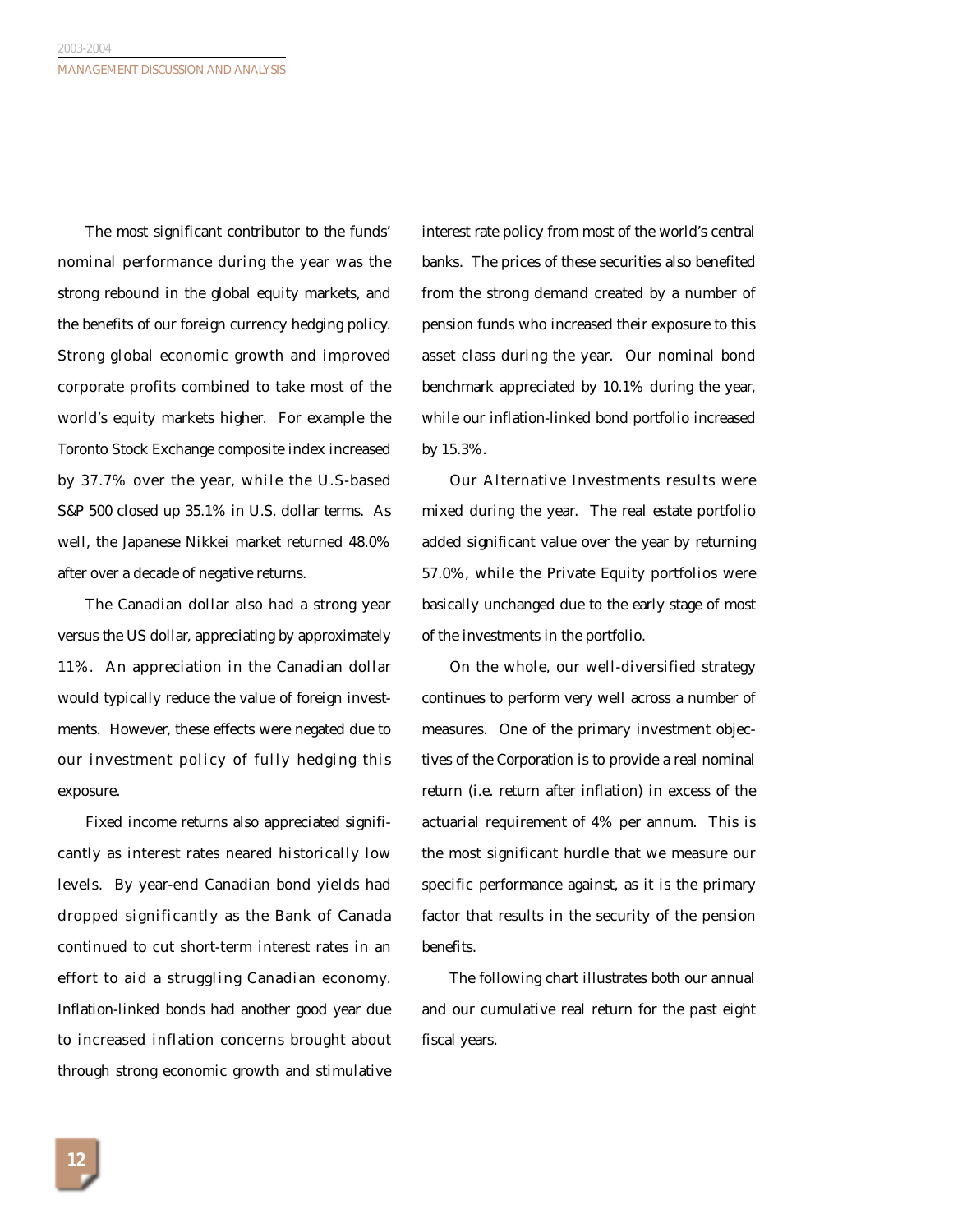

#### **Achieving the Long-Term Pension Promise**

The NBIMC had a successful year in terms of the performance of our actively managed strategies. While the Corporation has been able to add value above its operational costs over the past three years, we were also able to achieve our target of 42 basis points per annum during the past fiscal year. This success can be attributed to two key factors: our well diversified asset mix and investment policies, and our broad based ability to make good active management decisions.

All of our active strategies added value during the year except for the U.S. quantitative portion of our Absolute Return Strategies, and our Atlantic Opportunities private equity investing activity. Our quantitative U.S. strategy was a new investment initiative and faced challenges in the earlier third of the year. This performance was however consistent with many similar peer funds of that

type. The Atlantic Opportunities portfolio recorded a valuation reduction in one of our investee companies that was behind on the execution of its business plan. Nine other active management strategies more than made up for these losses and lead to the Corporation exceeding its value added target as mentioned earlier.

The following chart illustrates the gross relative value added from the Corporation's active management activities. It is broken down in terms of operation costs and excess (or net) value added performance.

### **Adding Value after Covering Operating Costs**



**Results of Active Management Past Four Years**

#### **Risk Management**

Risk management continues to be an important focus at NBIMC and is monitored through a Risk Management Process Policy that covers eight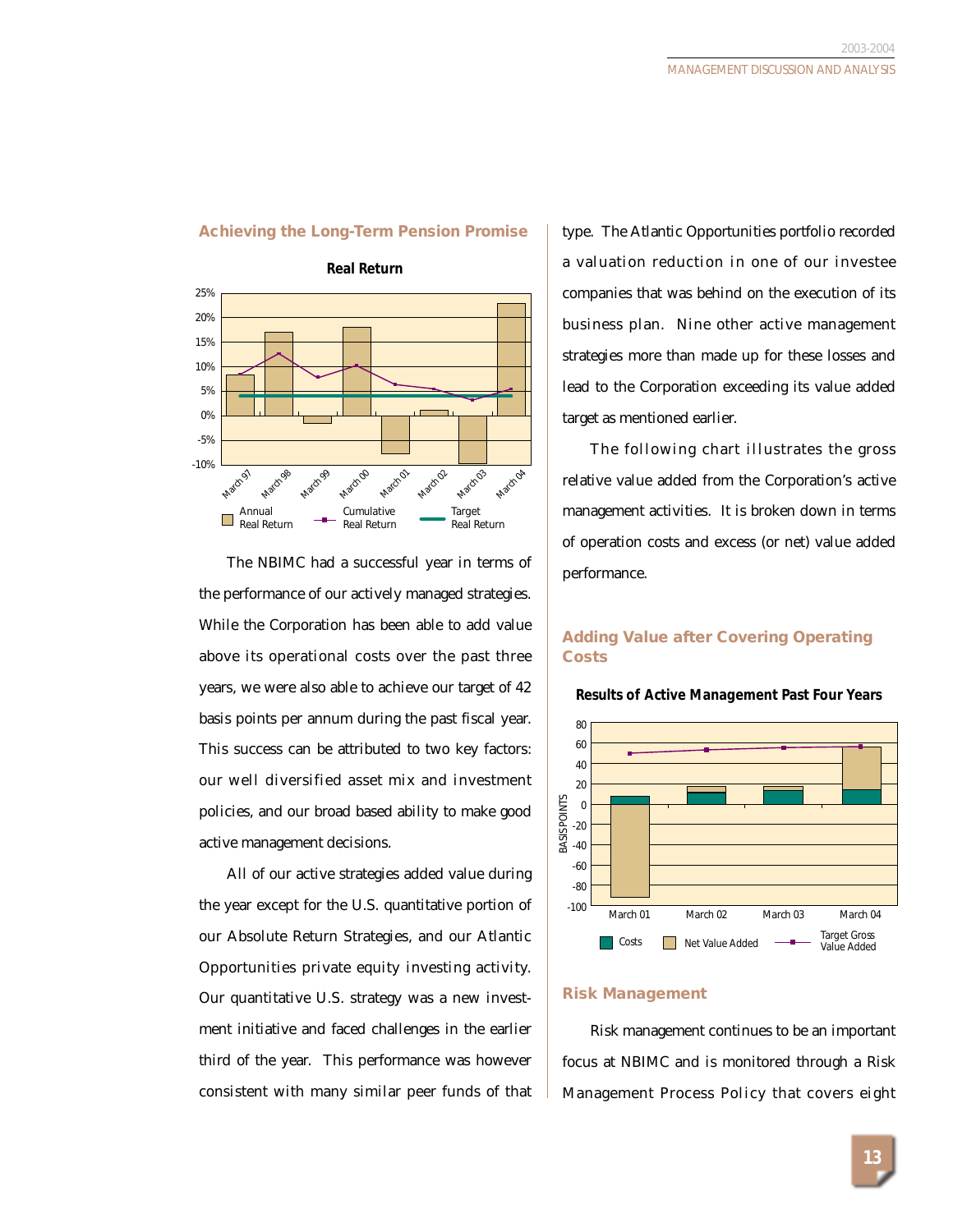aspects of risk. In terms of our investment objectives we focus on two main risk objectives: the nominal return risk to the fund and the relative or active return risk.

The nominal return risk is primarily managed through the asset mix determination process, whereby the Asset Liability study process is used to determine the lowest risk mix of assets that will meet the long-term funding objectives of each pension fund. Subsequently the Corporation conducts a weekly risk update on the overall funding position of each plan, which is essentially a tool to help provide management with an indication of any unanticipated undue risk.

Relative risk from the Corporation's value added investment activities is also reviewed weekly. This risk is also reviewed from two perspectives: first, does the Corporation have more risk than necessary, and secondly, does the Corporation have enough risk in order to meet its value added goals? This process has played a significant role in the Corporation's ability to achieve more consistent value added results over the past few years.

During the year our Board retained KPMG's Risk and Advisory practice to review risk management and control at the Corporation. We are very pleased to report that NBIMC had a positive review. KPMG found no material weaknesses in the Corporation's capabilities and noted some areas for enhancement that we expect will make our related processes even stronger.

### **Operating Costs**

Operating costs encompass all of the costs incurred by the Corporation to act as trustee for each pension fund, to manage the applicable assets, and to deploy our active management strategies.

From its inception a primary goal of the Corporation has been to internalize as much of the fund management operation as possible in order to minimize costs. External managers are used for more specialized mandates where it is prudent for us to do so.

Typical investment industry practice is for managers to state their annual operating costs as a percentage of assets under management. In our case this would represent 0.15% or 15 basis points.

It has been our past practice to benchmark our operating costs versus an average of the members of the Pension Investment Association of Canada (PIAC). Unfortunately PIAC discontinued collecting this data a few years ago. However, KPA Advisory Services Ltd., a well known Canadian pension consulting and performance measurement

**14**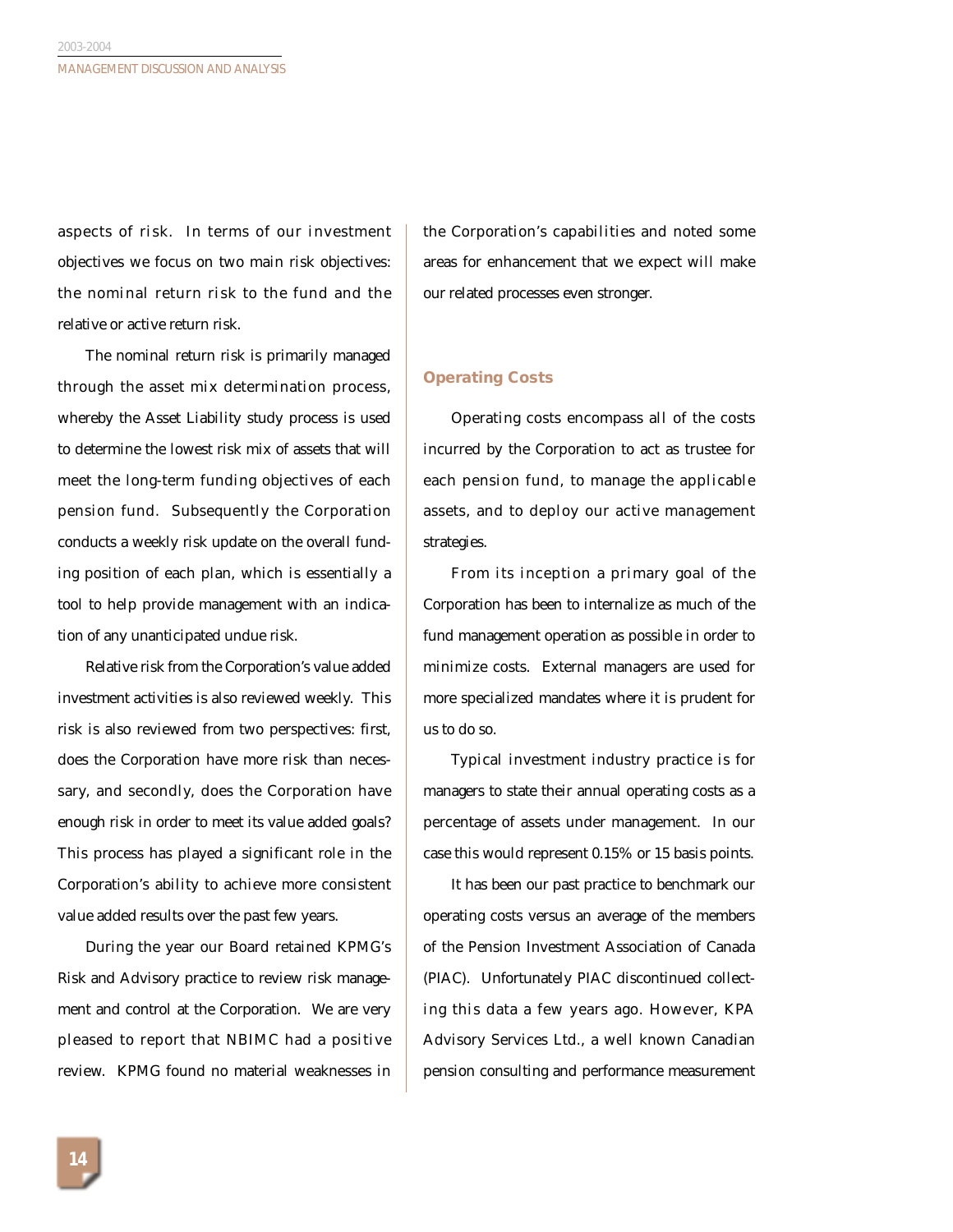firm, have recently published\* cost statistics from their extensive investment manager database. This data indicates that the average pure passively managed portfolio, where no additional valueadded over benchmarks is expected, costs an average of 9 basis points annually. The average annual total operating costs for the typical pension fund in their database is 37 basis points per annum. Based on these results, we are therefore pleased to report that NBIMC's operating costs are low compared to the average fund operating cost, and are actually very close to the average costs for a pure passive strategy. Maintaining this low cost structure helps to maximize the assets that are available to pay pension benefits.

It is also important to again point out that the Corporation has been able to deliver value added from active management above our operating costs over the past three years, and all of our active management performance targets are above and beyond the requirement of the Corporation covering all operating expenses.

*<sup>\*</sup>* "An Anatomy of Pension Fund Behaviour (1993-2002): What Can We Learn?", The Ambachtsheer Letter #262, KPA Advisory Services Ltd., Toronto, Ontario, December 2003.